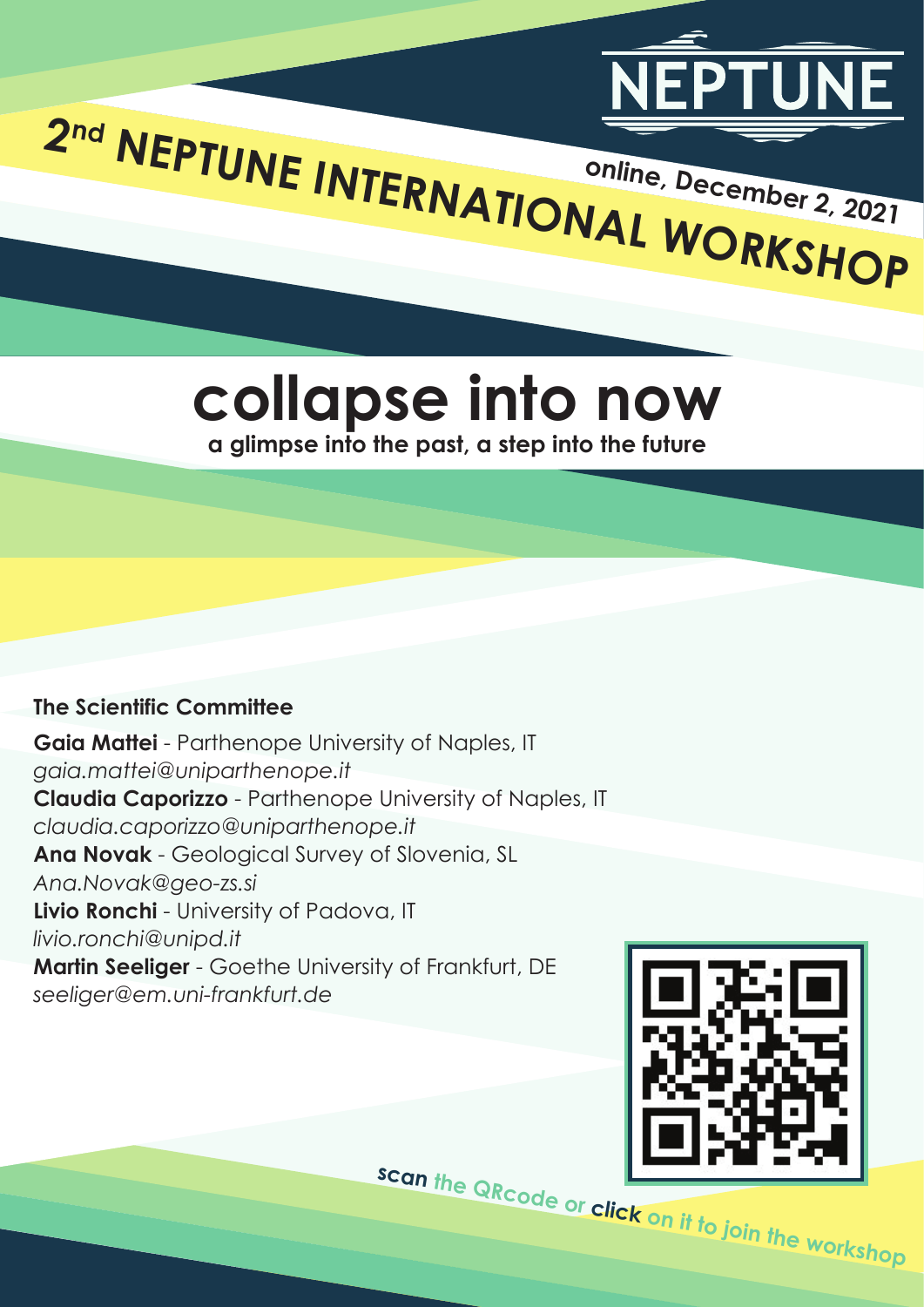# **FINAL PROGRAM OF 2ND NEPTUNE INTERNATIONAL WORKSHOP**

DECEMBER 2, 2021

09:00 a.m. - 05:30 p.m. **UTC+1**

- **09:00 Introduction of Neptune activities by Gaia Mattei**
- **09:10 Matteo Vacchi,** Vice President of CMP (Coastal and Marine Processes) INQUA commission
- **09:20 Alessio Rovere,** Leader of PALSEA INQUA Focus Group

# **Invited speaker**

**09:30 - 9:50 Andrew Green,** Leader of SPLOSH INQUA Focus Group (A. Green, A. Cooper, E. Anthony, D. Ramdhunee) - Stratigraphic records of a macro-tidal, tropical estuarine embayment reveal episodic sea-level rises: Mocimboa da Praia, northern Mozambique

# **09:50 - 11:05 Session #1 – Chairperson Claudia Caporizzo**

- **09:50 Patrick Nunn** Losing Ground: The Trauma of Postglacial Submergence and Lessons for the Future
- **10:02 Ettore Valente** (E. Valente, V. Amato, E. Russo Ermolli) Geomorphological evolution of the Elea-Velia coastal area (southern Apennines): an example of human-induced acceleration of natural processes
- **10:14 Rosa Molina** Characterization and evolution of the Mediterranean coast of Andalusia (Spain) and influence of anthropic interventions on it
- **10:26 Gianluigi Di Paola** (G. Di Paola, A. Minervino Amodio, C.M. Rosskopf) Application of UAV-derived data for beach monitoring and vulnerability assessment: the case of Molise coastline (southern Italy)
- **10:38 Tsanakas** *(K. Tsanakas, E. Karymbalis, K.* Gaki-Papanastassiou, H. Maroukian, E. Koskeridou, A. Cundy, D. Papanastassiou, D.V. Batzakis, M. Andreou) - Palaeogeographic evolution of Alykes lagoon, Pydna, Northern Greece during the Holocene, based on geomorphological and sedimentological data
- **10:50 Davide Susini** (D. Susini, R. Goffredo, D.M. Tottenc, I. Mazzinia) Holocene paleoenvironmental analysis of the southern margin of the Salpi lagoon (northern Apulia, Italy)

**11:05 - 11:20 Break**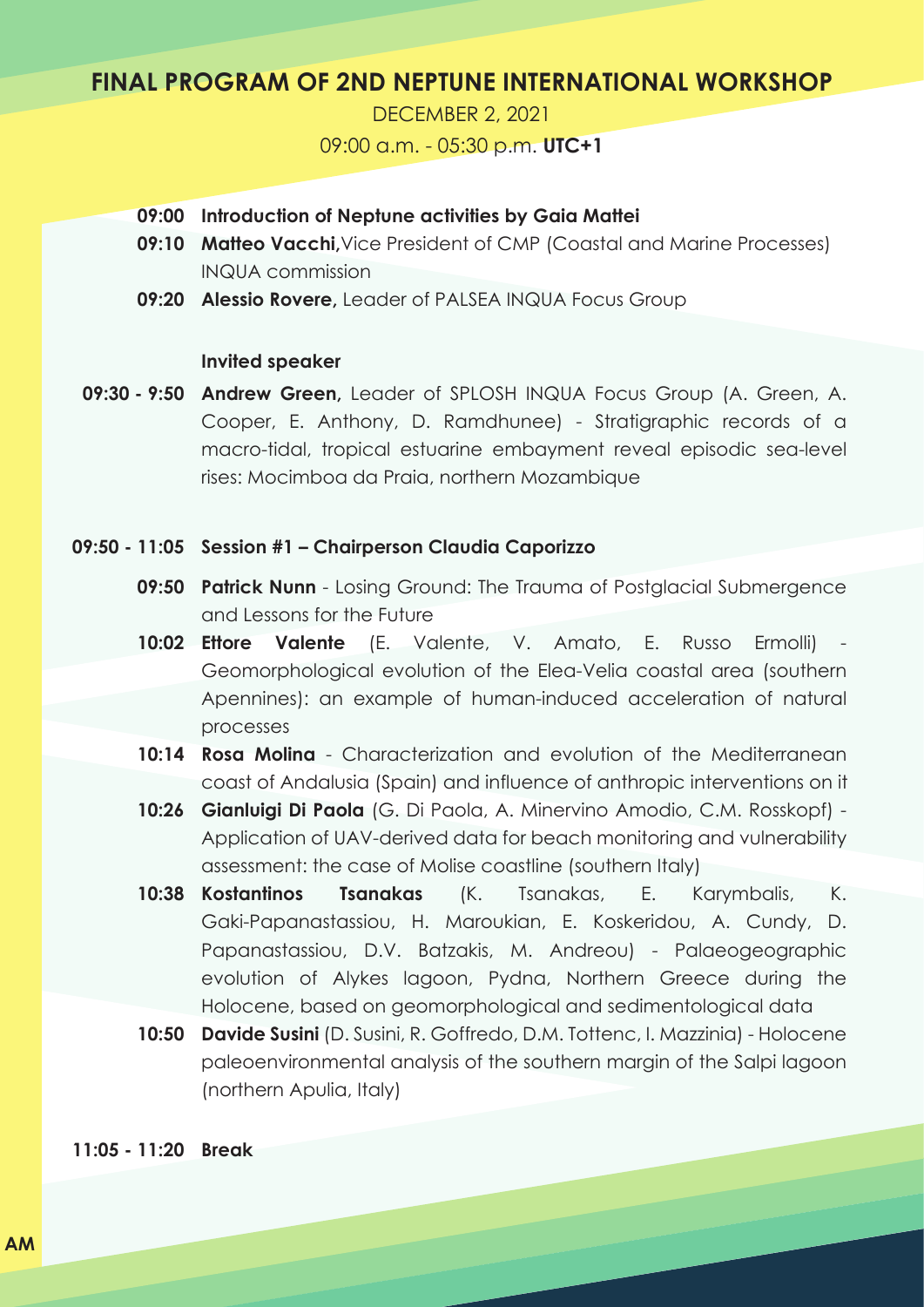- **11:20 12.27 Session #2 Chairperson Livio Ronchi**
	- **11:20 Fermin Alvarez** Saltmarshes as Geological Tide Gauges to reconstruct Sea Level Change
	- **11:32 Gino de Gelder** (G. de Gelder, N. Hedjazian, A.M. Pastier, L. Husson, T. Bodin) – Inverting marine terrace morphology to constrain paleo sea-level
	- **11:44 Giulio Poggi** (D. Susini, G. Poggi, G. Bianchi, R. Hodges, P. Pieruccini) Holocene palaeoenvironmental evolution of the Piombino coastal plain (Tuscany, Italy)
	- **11:56 Rikza Nur Faqih An Nahar** (R. Nur Faqih An Nahar, P. Sulastya Putra, Y. Aswan) - Study of the September 28<sup>th</sup> 2018 Tsunamigenic Landslide Deposits in Palu, Central Sulawesi, Indonesia Based on Foraminifera Data
	- **12:08 Luke D. Engelbrecht** (L.D. Engelbrecht, A.N. Green, J.A.G. Cooper, C.F. Mackay) - Deltas, rivers and dunes: submerged shorelines reveal the effects of meltwater pulses on the SE African coast
	- **12:20 Miklos Kazmer**  The Pomatoleios kraussii serpulid worm an Indo-Pacific sea level marker in Late Pleistocene and Holocene

# **12:27 - 2:00 Lunch break**

#### **Invited speaker**

- **2:00 2:20 Paolo Stocchi** Large discrepancies between sea-level proxies and geological indicators
- **2:20 3.20 Session #3 Chairperson Ana Novak**
	- **2:20 Sally R. Derrett** Future Fens: using palaeoecology to inform restoration and conservation of the Lincolnshire Fenlands
	- **2:32 Miklos Kazmer** (M. Kázmér, S. Prizomwala) Hindu temple marks 8th century sea level (Mahabalipuram, Tamil Nadu, India)
	- **2:44 Sebastian Richiano** (S. Richiano, A. Varela, L. D'Elia, A. Bilmes, M. Aguirre) - Holocene beach ridge evolution at Río de la Plata estuary, Argentina: Former answers for future questions?
	- **2:56 Pavel Y. Georgiev** (P.Y. Georgiev, N. Praho) Submerged fortifications of ancient Mesembria
	- **3:08 Grazia Dilauro**  Protection and enhancement of vulnerable coastal environments through a geomorphological multi-temporal analysis: study of the recent evolution of some Mediterranean coastal areas